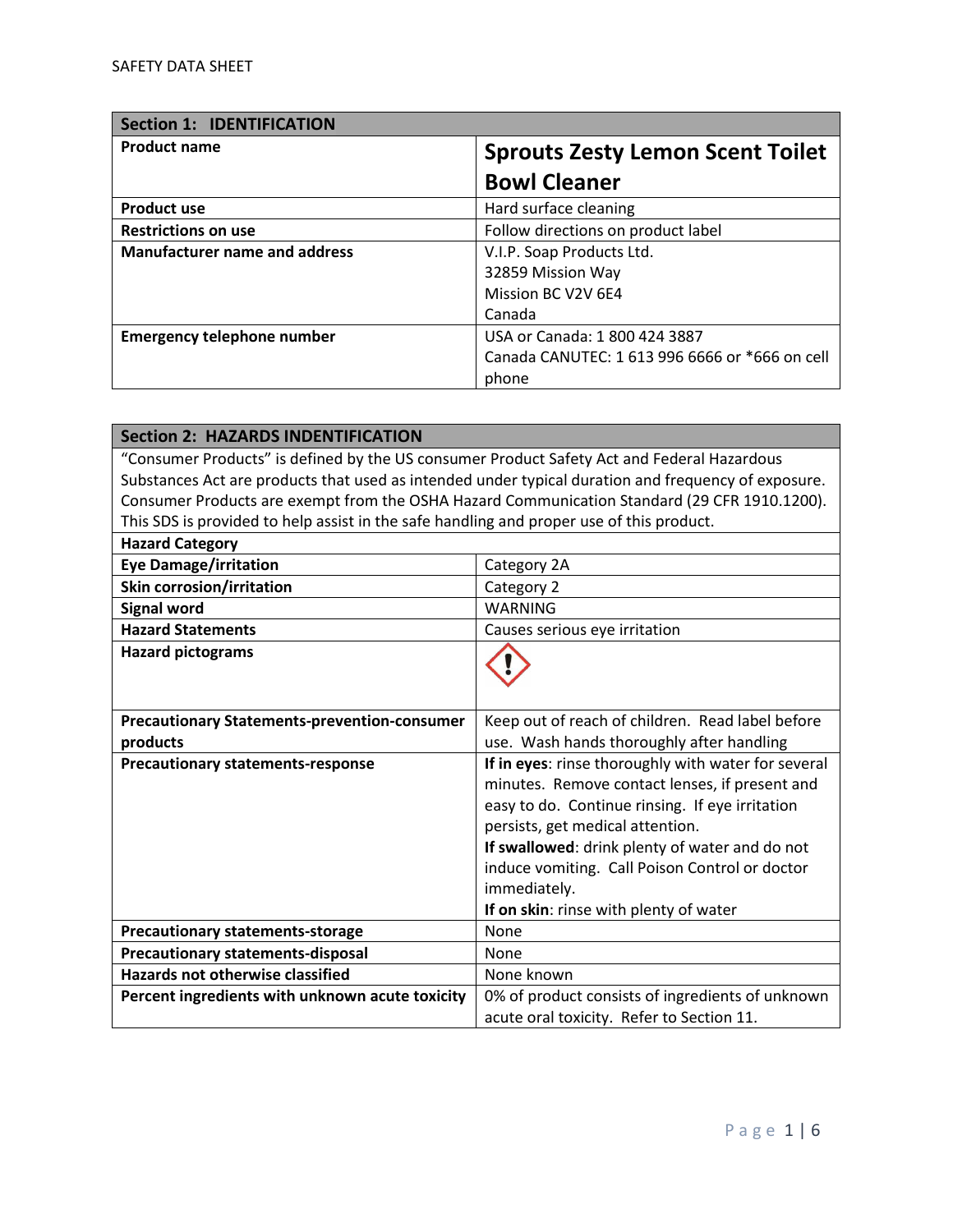| Section 3: COMPOSITION/INFORMATION ON INGREDIENTS |            |          |
|---------------------------------------------------|------------|----------|
| Ingredient                                        | CAS#       | Weight % |
| Citric acid                                       | 77-92-9    | $1 - 10$ |
| Decyl glucoside                                   | 68515-73-1 | $1 - 10$ |

| <b>Section 4: FIRST AID MEASURES</b>       |                                                      |
|--------------------------------------------|------------------------------------------------------|
| Eye contact                                | Flush eyes with cool water immediately. Get          |
|                                            | medical attention if irritation develops or persists |
| <b>Skin contact</b>                        | Rinse thoroughly with plenty of water. Get           |
|                                            | medical attention if irritation or rash develops or  |
|                                            | persists                                             |
| Ingestion                                  | Drink 1 or 2 glass of water immediately. Do not      |
|                                            | induce vomiting. Get medical attention               |
|                                            | immediately if symptoms occur                        |
| <b>Inhalation</b>                          | Move to fresh air. If breathing is affected contact  |
|                                            | a physician                                          |
| Most important symptoms/effects, acute and | None under normal use conditions                     |
| delayed                                    |                                                      |
| <b>Note to Physician</b>                   | Treat symptomatically                                |

| <b>Section 5: FIRE FIGHTING MEASURES</b>       |                                                  |
|------------------------------------------------|--------------------------------------------------|
| Suitable extinguishing media                   | Water, dry chemical, carbon dioxide, alcohol-    |
|                                                | resistant foam                                   |
| Unsuitable extinguishing media                 | Not available                                    |
| Specific hazard arising from the chemical      | Product is not flammable, not explosive          |
| mixture                                        |                                                  |
| <b>Hazardous Combustion Products</b>           | Not available                                    |
| <b>Protective Equipment and precaution for</b> | Wear full protective clothing and self-contained |
| <b>Firefighters</b>                            | breathing apparatus pressure demand,             |
|                                                | MSHA/NIOSH approved and full protective gear     |

| <b>Section 6: ACCIDENTAL RELEASE MEASURES</b> |                                                  |
|-----------------------------------------------|--------------------------------------------------|
| <b>Personal precautions</b>                   | Wear appropriate personal protective equipment   |
| Advice for emergency responders               | Use personal protective equipment as required    |
| <b>Environmental precautions</b>              | Avoid entry into lakes, streams, ponds or public |
|                                               | waterways                                        |
| <b>Methods for containment</b>                | Material may be slippery if spilled and wet.     |
|                                               | Prevent spill from entering a waterway. Prevent  |
|                                               | further leakage or spillage if safe to do so.    |
| Method for cleaning up                        | Sweep up and shovel into suitable containers for |
|                                               | disposal. Dispose of in accordance with local    |
|                                               | regulations.                                     |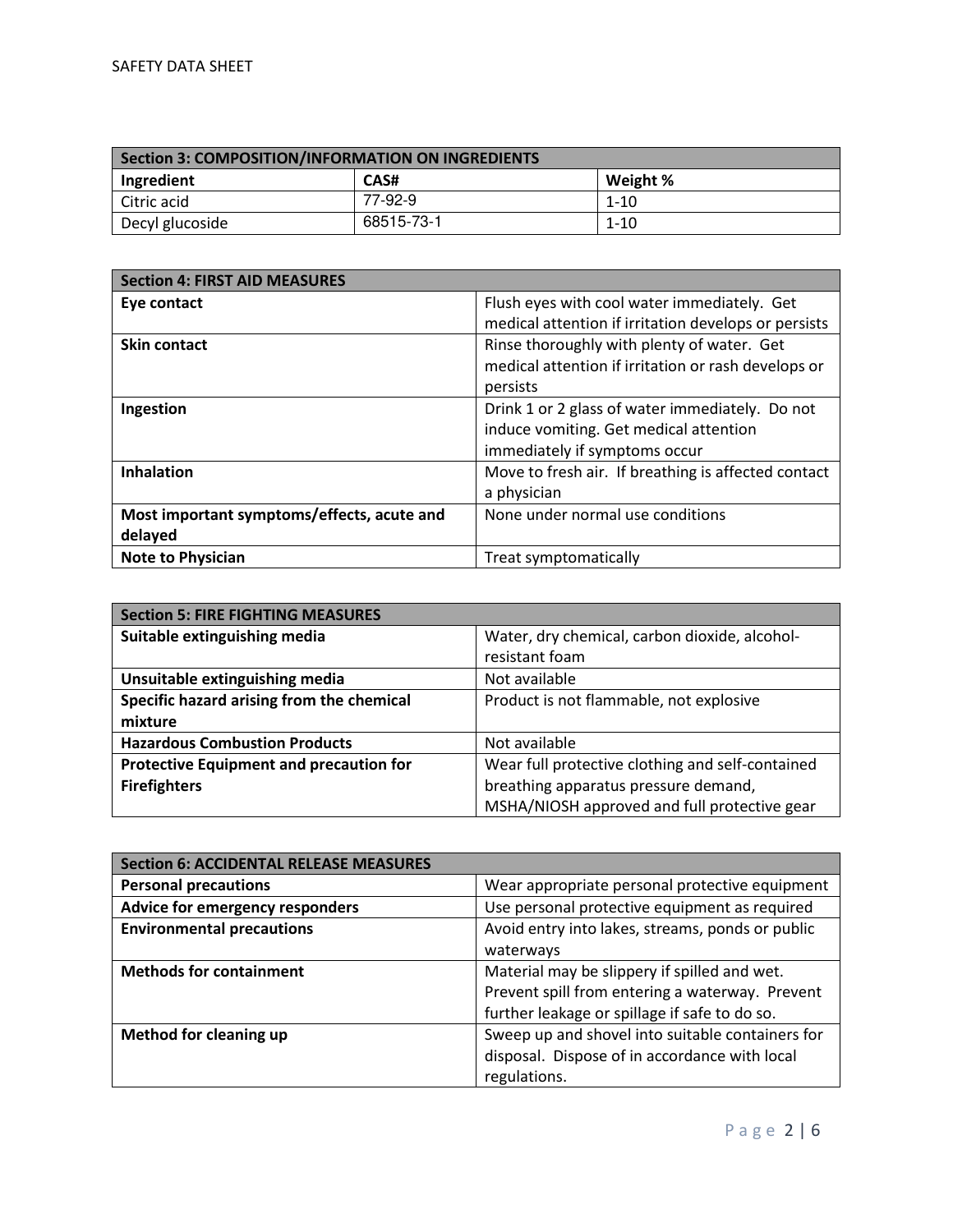| <b>Section 7: HANDLING AND STORAGE</b> |                                                  |
|----------------------------------------|--------------------------------------------------|
| Safe handling                          | Wear personal protective equipment as required.  |
|                                        | Use as directed on product label. Keep container |
|                                        | closed when not in use. Do not return spills to  |
|                                        | original container for reuse. Do not reuse       |
|                                        | container to store beverage. Wash thoroughly     |
|                                        | after handling.                                  |
| Safe storage                           | Keep out of reach of children and pets. Store in |
|                                        | original container in a dry, cool and well-      |
|                                        | ventilated area away from direct sunlight and    |
|                                        | incompatible materials, food and drink. Keep     |
|                                        | container closed when not in use                 |
| Incompatible products                  | None known                                       |

| <b>Section 8: EXPOSURE CONTROL/PERSONAL PROTECTION</b> |                                                    |
|--------------------------------------------------------|----------------------------------------------------|
| <b>Exposure limits</b>                                 | None known                                         |
| <b>Engineering measures</b>                            | N/A                                                |
| <b>Personal Protective Equipment</b>                   |                                                    |
| <b>Respiratory protection</b>                          | None required under normal conditions and as       |
|                                                        | long as product is used as directed. In case of    |
|                                                        | insufficient ventilation wear suitable respiratory |
|                                                        | equipment.                                         |
| Eye protection                                         | No special protective equipment required for       |
|                                                        | household setting. Use appropriate eye             |
|                                                        | protection as needed in case of splash hazard      |
| <b>Skin protection</b>                                 | Gloves may be worn for protection                  |
| <b>Hygiene Measures</b>                                | Handle with good industrial hygiene and safety     |
|                                                        | practice                                           |

| <b>Section 9: PHYSICAL AND CHEMICAL PROPERTIES</b> |                                 |
|----------------------------------------------------|---------------------------------|
| Physical state at 20°C                             | Gel                             |
| Appearance                                         | White/light yellowish gel       |
| Odor                                               | Zesty lemon scent               |
| <b>Odor threshold</b>                              | Not available                   |
| рH                                                 | 2-5 direct                      |
| <b>Melting point</b>                               | Not available                   |
| <b>Freezing point</b>                              | Not available                   |
| Initial boiling point and boiling range            | Not available                   |
| <b>Flash point</b>                                 | Not available. Aqueous solution |
| <b>Evaporation rate</b>                            | Not available                   |
| Flammability (solid, gas)                          | Not flammable                   |
| <b>Flammability limits in air</b>                  | Not available                   |
| <b>Upper flammability limit</b>                    | Not applicable                  |
| <b>Lower flammability limit</b>                    | Not applicable                  |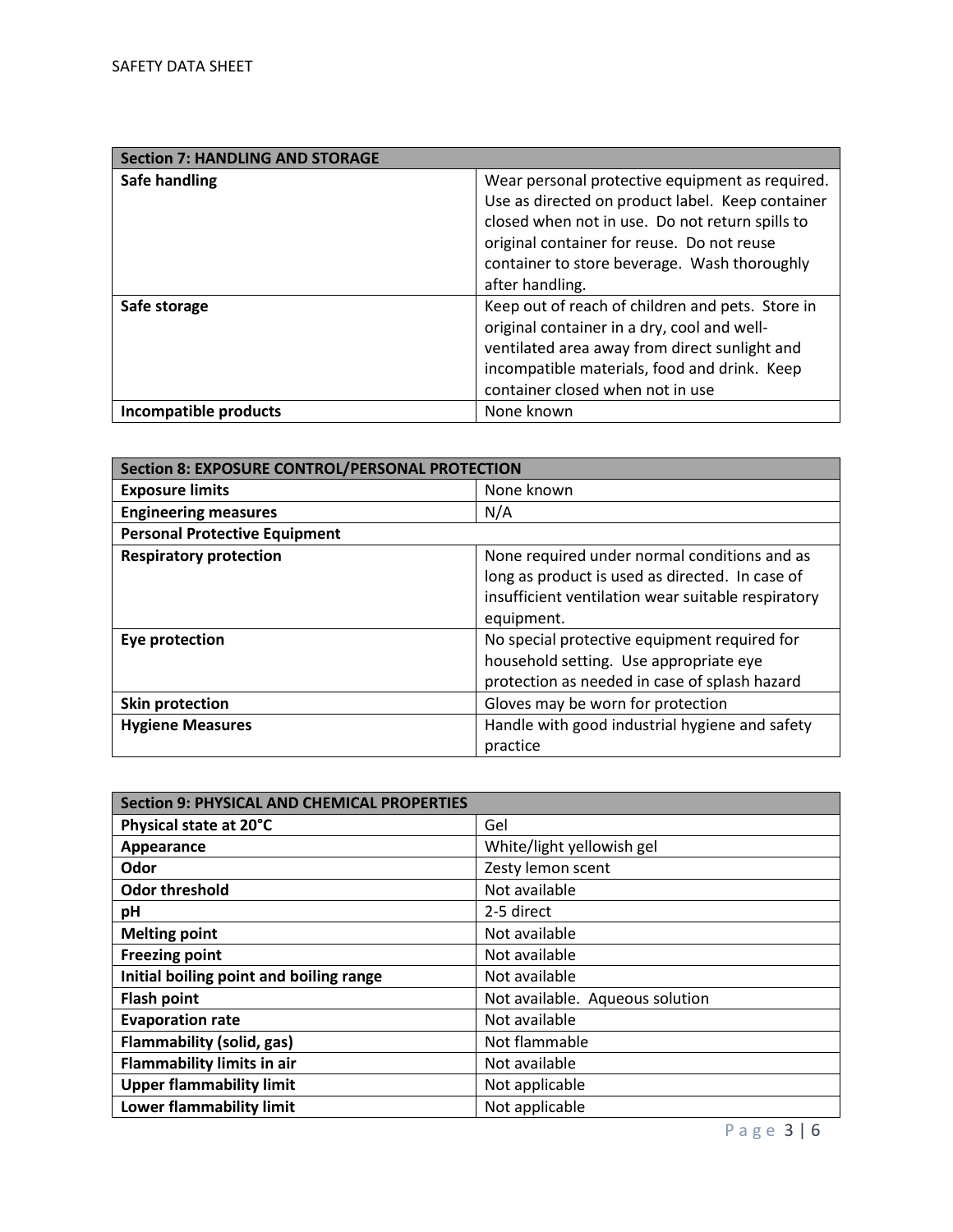| Vapor pressure (mmHg)                   | Not available                              |
|-----------------------------------------|--------------------------------------------|
| Vapor density (air=1)                   | Not available                              |
| Specific gravity (water=1)/Bulk density | $1.02 - 1.04$ g/mL                         |
| <b>Relative density</b>                 | Not available                              |
| Solubility in water                     | Soluble                                    |
| Solubility in other solvents            | Not available                              |
| Partition coefficient: n-octanol/water  | Not available                              |
| <b>Autoignition temperature</b>         | Not available                              |
| <b>Decomposition temperature</b>        | Not available                              |
| Viscosity (cPs)                         | 200-500                                    |
| VOC content (%)                         | Product complies with US state and federal |
|                                         | regulations for VOC content in consumer    |
|                                         | products                                   |

| <b>Section 10: STABILITY AND REACTIVITY</b> |                                                   |
|---------------------------------------------|---------------------------------------------------|
| Reactivity                                  | None under normal use conditions                  |
| <b>Chemical stability</b>                   | Stable under normal conditions of use and         |
|                                             | storage                                           |
| <b>Hazardous reactions</b>                  | None known                                        |
| <b>Conditions to avoid</b>                  | None under normal processing                      |
| <b>Material to avoid</b>                    | None in particular                                |
| Incompatible materials                      | Should not mix with other household chemicals,    |
|                                             | bases, strong oxidizers or reducing agents unless |
|                                             | specifically provided for in the use directions.  |
| <b>Hazardous decomposition products</b>     | None known                                        |

| <b>Section 11: TOXICOLOGICAL INFORMATION</b>                             |                                     |  |
|--------------------------------------------------------------------------|-------------------------------------|--|
| <b>Potential routes of exposure:</b>                                     |                                     |  |
| <b>Inhalation</b>                                                        | No known effect                     |  |
| <b>Skin contact</b>                                                      | May irritate skin                   |  |
| Ingestion                                                                | No known effect                     |  |
| Eye contact                                                              | Causes serious eye irritation       |  |
| Delayed, immediate, or chronic effects from short and long-term exposure |                                     |  |
| <b>Acute toxicity</b>                                                    | No known effect                     |  |
| <b>Skin corrosion/irritation</b>                                         | May irritate skin                   |  |
| Serious eye damage/eye irritation                                        | Causes serious eye irritation       |  |
| <b>Skin sensitization</b>                                                | No known effect                     |  |
| <b>Respiratory sensitization</b>                                         | No known effect                     |  |
| <b>Germ cell mutagenicity</b>                                            | Not classified based on ingredients |  |
| <b>Neurological effects</b>                                              | No known effect                     |  |
| <b>Reproductive toxicity</b>                                             | No known effect                     |  |
| <b>Developmental toxicity</b>                                            | No known effect                     |  |
| <b>Teratogenicity</b>                                                    | No known effect                     |  |
| <b>STOT-single exposure</b>                                              | No known effect                     |  |
| <b>STOT-repeated exposure</b>                                            | No known effect                     |  |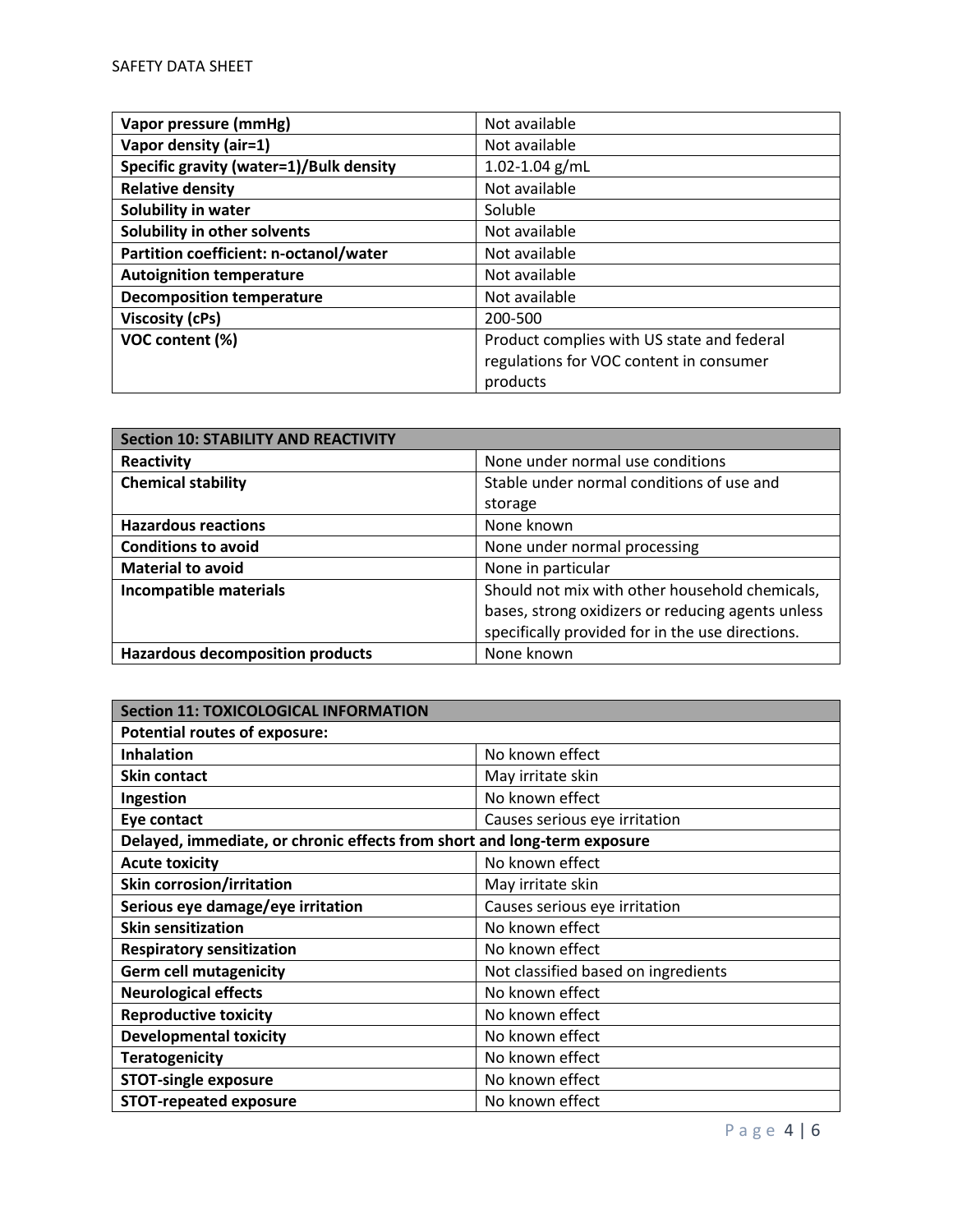| Target organ effects     | No known effect |
|--------------------------|-----------------|
| <b>Aspiration hazard</b> | No known effect |
| Carcinogenicity          | No known effect |

**Components information:** 

| <b>Chemical names</b> | CAS#       | LD <sub>50</sub> Oral | $LD_{50}$ Dermal | <b>LC50 Inhalation</b> |
|-----------------------|------------|-----------------------|------------------|------------------------|
| Citric acid           | 77-92-9    | 5040 mg/kg, oral      | Not available    | Not available          |
|                       |            | [mouse]               |                  |                        |
| Decyl glucoside       | 68515-73-1 | >2000 mg/kg, oral     | Not available    | Not available          |
|                       |            | [rat]                 |                  |                        |

| Section 12: ECOLOGICAL INFORMATION                              |                                                 |  |
|-----------------------------------------------------------------|-------------------------------------------------|--|
| This product is not expected to be hazardous to the environment |                                                 |  |
| <b>Ecotoxicity</b>                                              | Not available                                   |  |
| <b>Persistence and degradability</b>                            | Biodegradable based on decyl glucoside, xanthan |  |
|                                                                 | gum, citric acid.                               |  |
| <b>Bioaccumulative potential</b>                                | No information available                        |  |
| <b>Mobility in soil</b>                                         | No information available                        |  |
| Other adverse effects, environmental fate                       | No adverse effects expected                     |  |

| <b>Section 13: DISPOSAL CONSIDERATIONS</b> |                                                   |  |  |
|--------------------------------------------|---------------------------------------------------|--|--|
| <b>Waste from unused products</b>          | Disposal must be in compliance with applicable    |  |  |
|                                            | local, state, provincial and federal laws and     |  |  |
|                                            | regulations. Do not contaminate stormwater        |  |  |
|                                            | run-off areas.                                    |  |  |
| <b>Contaminated packaging</b>              | Disposal should be in accordance with applicable  |  |  |
|                                            | regional, national and local laws and regulations |  |  |
| California Hazardous waste codes (non-     | 561                                               |  |  |
| household setting)                         |                                                   |  |  |
| <b>Connecticut Hazardous Waste Code</b>    | CT <sub>04</sub>                                  |  |  |
| <b>Washington Hazardous Waste Code</b>     | <b>WT02</b>                                       |  |  |
| <b>Empty packaging</b>                     | Offer clean container for recycling.<br>Empty &   |  |  |
|                                            | Replace cap                                       |  |  |

| <b>Section 14: TRANSPORT INFORMATION</b> |               |
|------------------------------------------|---------------|
| l U.S. DOT                               | Not regulated |
| <b>IMDG</b>                              | Not regulated |
| <b>IATA</b>                              | Not regulated |
| Canadian TDG                             | Not regulated |

| <b>Section 15: REGULATORY INFORMATION</b> |  |
|-------------------------------------------|--|
| ∣ U.S.                                    |  |
|                                           |  |